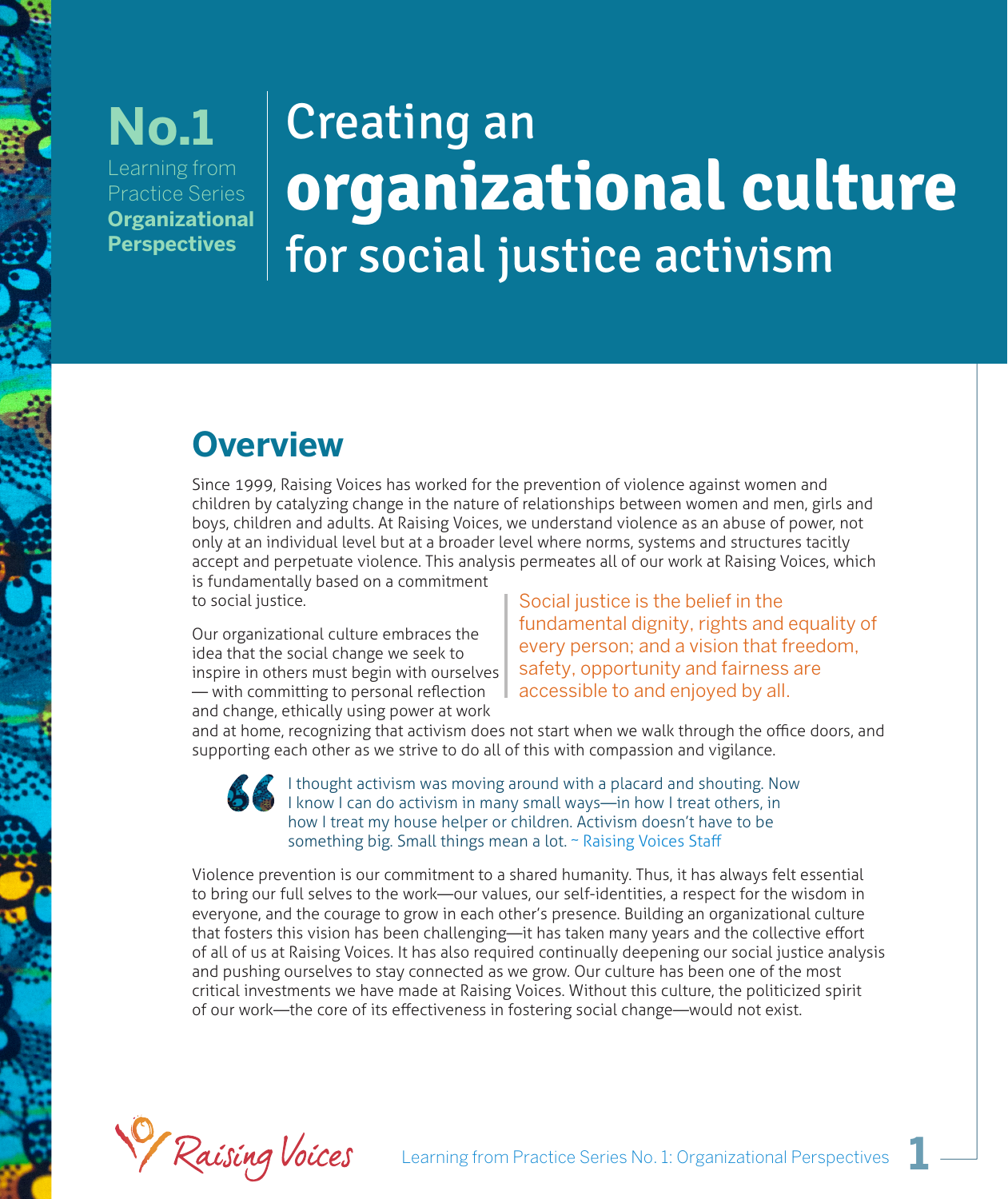Raising Voices is a place that treats community members with the same respect and inclusivity it does its staff. These porous boundaries between staff and community, the consistent respect for people and their ever-changing ideas, and the trust in people's ability to use their own logic and experiences to come to the right conclusions, is transformative. ~ Raising Voices Staff

### **Experience**

From the outset, social justice was the bedrock of Raising Voices. Yet for many staff, this framing was a departure from the development agencies where they had gained experience. A values-

driven organizational culture based on principles of social justice one that can lead us to decline partnerships or funding that is misaligned with our values—was, for some, unfamiliar and at times unsettling. For many staff, it felt uncomfortable to experience equity in the workplace—for example, seeing the office assistant or driver not only be present and have a voice at staff meetings but also take responsibility for facilitating those meetings. For others, it felt strange

Raising Voices and the Center for Domestic Violence Prevention (CEDOVIP) share a unique relationship and closely aligned organizational cultures. In 2003, CEDOVIP became an independent organization, apart from Raising Voices where it was first established. Due to the shared history and continued close ties between us, much of Raising Voices' work around organizational culture is a collective effort with CEDOVIP staff and leadership.

and too personal to be asked to reflect on and to question one's own experiences of oppression and power rather than focus on the individuals and communities with whom we worked.

I love that at Raising Voices we push back against donors, or are unafraid to say no when the spirit of an engagement doesn't feel right. In my experience, that is rare and valuable. ~ Raising Voices Staff

With a small team, Raising Voices began what would become a gradual, collaborative process, in which organizational interactions guided by the values of social justice would, day by day, reveal and demonstrate how things could be different. While not all staff stayed, many were taken in by this new way of working and helped lead the way forward.

With more years and voices, what began as an instinctive culture gained more structure and form. As staff, we came together to articulate our organizational values—equality, respect, integrity, non-discrimination, activism, unity, teamwork, accountability, creativity, and quality—and made a commitment to values-driven decision-making and practice. We established processes rooted in mutual respect and learning, such as regular retreats, Friday staff development sessions, Monday all-staff check-ins with rotating facilitation, and Wednesday tutorials where everyone is encouraged to explore critical, controversial issues and share ideas of any kind.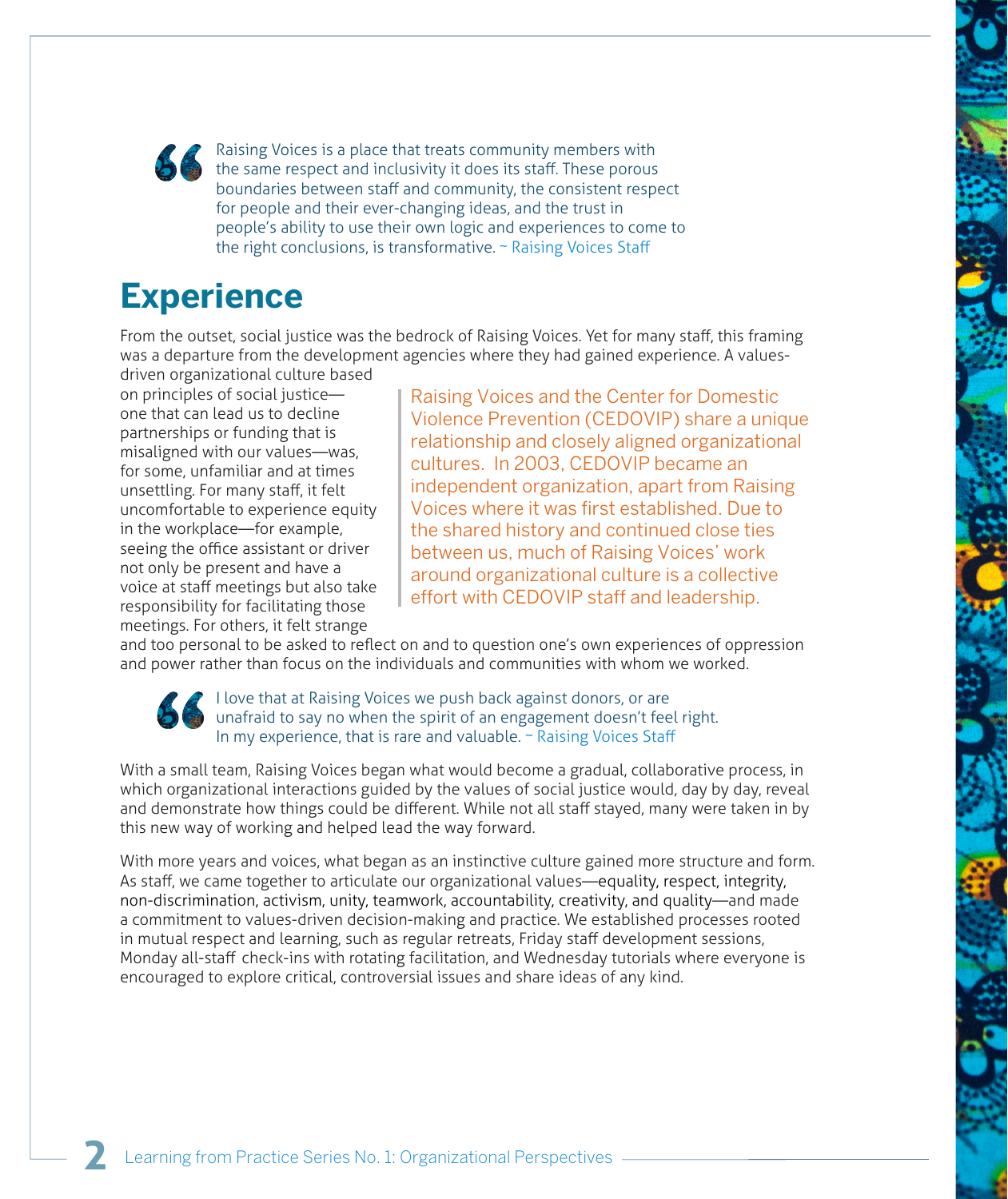I remember working with a coworker who is quite brilliant and innovative. She made a mistake and laughed and said 'oops.' I laughed too. Suddenly my defenses were down. Those defenses had been built up in other organizational contexts where one constantly had to pretend to know and defend their knowledge to others. In a place where it's okay to say 'oops,' it is much more likely to find a brilliant idea. ~ Raising Voices Staff

Amid this culture, we watched each other grow, and saw many of us transformed personally and professionally. We experienced the collective strength that came from getting to know each other as whole people—through deeply supportive moments as well as through simple acts, such as morning greetings, checking in personally, celebrating life events and mourning our losses together. Often, we celebrated the culture we had created. Other times, it gave rise to challenges and debate. For example, we struggled with how to provide critical feedback and manage dissent, while maintaining the positive and safe environment we enjoyed. It was only with practice that we developed—and still continue to refine—the skills and structures that make such openness between colleagues a positive process that reinforces our respect for and belief in each other.

At first, it was about getting well versed with my job description, doing the things I thought I was hired to do and ticking these off. After about six months, I realized that lots of people around me were talking more about other people's stories: a woman experiencing this, a child faced with that. People were openly challenging themselves on how they dealt with certain situations and the actions they took to support someone—not just at the office and in the community, but also within their own families and neighborhoods.~ Raising Voices Staff

Today, our culture is still evolving. It is imperfect and time consuming—demanding intensive participation and innovative processes. It is also passionate, motivating, empowering and transformative—and responsible, in large part, for our programmatic achievements. Working for social change is far more than a job; it is a life of deep purpose and restless nights. Our organizational culture gives us strength. It surrounds us with our shared values, and reminds us that opportunities for social change live in each moment.

You feel like you are in a family, and even when you think about leaving [for other opportunities] you hesitate, because you know this kind of environment is unique, as it affirms who you are and nurtures your power within. ~ Raising Voices Staff

## **Learning**

As an organization, we often engage reflectively and constructively in understanding our culture, its strengths and weaknesses, and how it can continue to fuel our spirits and our work. Through this process, we have begun to articulate organizational culture as an essential component of social justice work. The following learnings have been the most inspiring and provocative.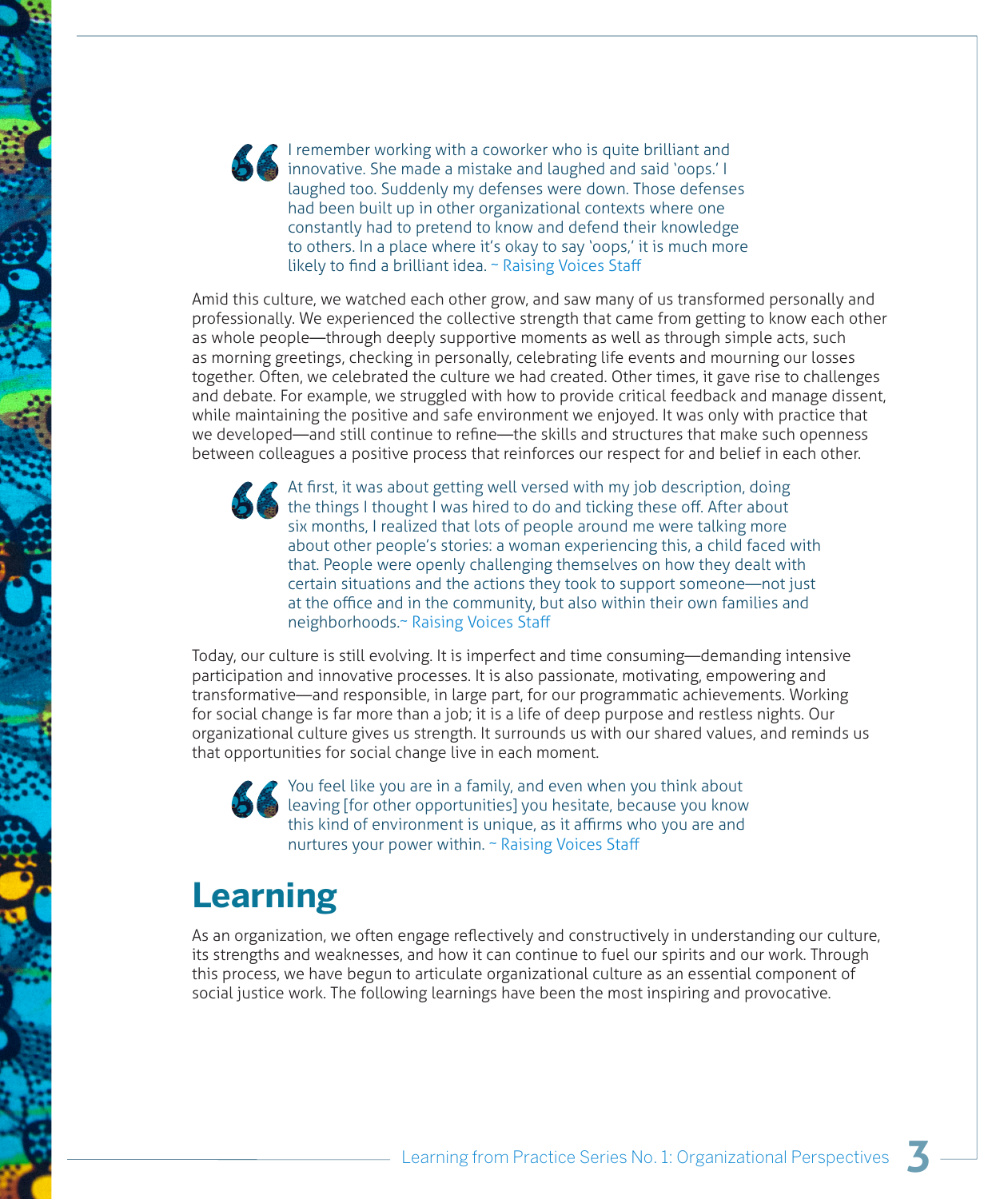### 1. Social justice work is personal.

The work we do in communities is intensely personal—we implore women and men, girls and boys to question the status quo; to reflect on their lives, on their relationships, and on their choices; and to envision a different way of being. This can't be achieved within communities if we don't first (and continually) undergo similar processes ourselves. Doing so requires an investment of time and resources at an organizational level as well as courage and vulnerability on a personal level. These efforts strengthen our work. We have learned that by exploring power and justice in our own lives, we become more attuned to the complexities of injustice, more skilled in helping others through processes, and more committed to seeing change.

**P** Raising Voices teaches you to talk to people without putting them down. You become very conscious of your language. One thing I've learned over time is the impact that your words can have. There is now a language that's not allowed at my house, because it puts people down. ~ Raising Voices Staff

Over the years, we have seen staff leave abusive partners, develop healthier relationships with their children, start believing in their own ideas, and go back to school to get degrees all following paths that led them to fuller versions of themselves. For some of us, this culture means that the workplace is the most personally supportive place in our lives. We have learned that social justice activism depends on team members feeling intensely for an issue and caring deeply about what they are doing. It is when staff feel emotionally inspired by their jobs that their work shows the ownership, rigor and creativity that social change requires.

I can see a significant number of staff who have become virtually different individuals as a result of being in this culture. ~ Raising Voices Staff

That said, when our work is so deeply intertwined with our personal lives, it can at times feel overwhelming. We have learned that our organizational culture depends not only on personal reflection and political analysis but also on creating space for just having fun—an important aspect of self-care and strengthening unity. For example, at Raising Voices, the organization sponsors a staff hip hop class twice a month, hosts social events at the beach with family, and every day we try to remind ourselves to do the little things that bring lightness and humor to the workplace.

#### 2. A values-based culture requires everyone in the organization.

Raising Voices prioritizes values and recognizes that living our values requires everyone to play their part. Treating everyone on staff with dignity and respect, inviting everyone to learn and contribute ideas, and expecting everyone to share in upholding our organizational values are all fundamentals.

When I came for my first interview, the guard was the one to decide who went into the interview room. Some interviewees bypassed her without greeting—only to be sent back to her. ~ Raising Voices Staff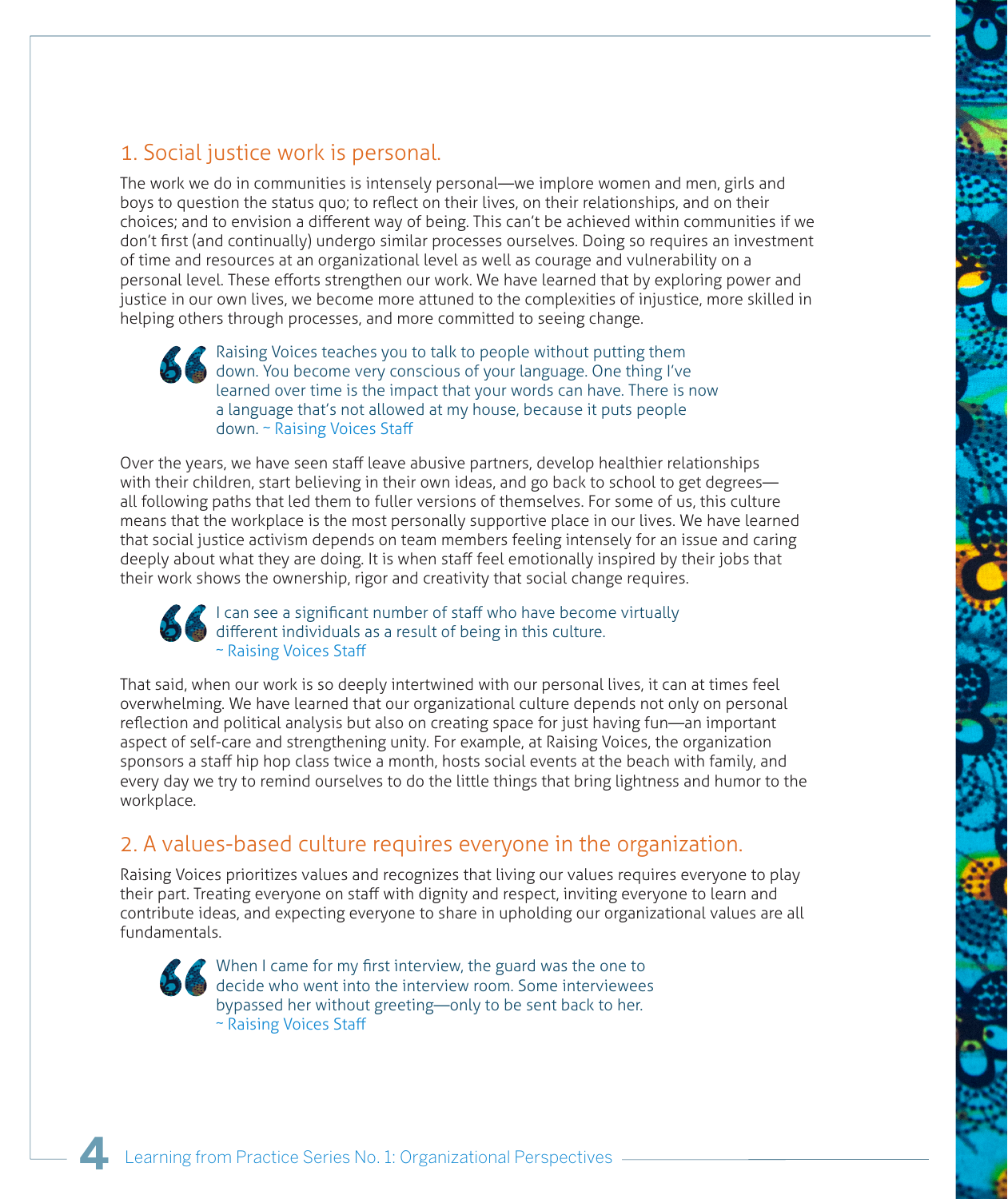Truly walking the talk of organizational values is a new experience for many who join our staff. The adjustment for some is filled with confusion, self-consciousness and even shame for past or current beliefs and behaviors. However, those who ultimately feel supported and inspired by this kind of environment stay and begin to make these values their own.

> The high points, for me, are that I genuinely feel proud belonging to this organization—knowing that what it stands for and how it engages in the work is very much aligned with my personal values. It also pushes me to scrutinize my own behavior—the tone of voice I use with colleagues, how I express frustration when it arises. I am more self-aware of these nuances than I have been working in other settings. ~ Raising Voices Staff

None of us live the organizational values in every moment. However, when everyone is investing their whole selves in trying their best, it can feel personal when someone among us explicitly breaks from the shared values—such as by stealing, lying or using power over others. Similarly, within a culture rich with compassion and camaraderie, it can be difficult to raise areas of weakness, conflict or displeasure when something like this occurs. As a result, some instances of inappropriate behavior or underlying tensions can go unacknowledged for too long. During these moments, we have needed to draw on our values even more heavily—recognizing that if we avoid conflict or challenges we are damaging our organizational integrity. Our culture is our strength and brings unity to our work, but that doesn't mean it will always be smooth or easy. However, when living our values includes initiating difficult conversations and actions, we mitigate other challenges along the way.

### 3. Shared leadership is a gift and a challenge.

When leadership is no longer about wielding power over others, everyone has the opportunity to lead. When there is an underlying freedom to make mistakes, everyone can explore their own potential. When no one must justify their place in a hierarchy, everyone can take risks and propose emergent ideas. These aspects of our culture usually make our organization come alive with creativity and possibilities.

#### Because of such an environment . . . motivation sets in naturally and levels of ownership are high. ~ Raising Voices Staff

With shared leadership at Raising Voices, no one simply performs assigned tasks. We are all called upon to seize opportunities that can lead change—at work and beyond. However, taking initiative in these ways requires courage, energy and willingness to take personal responsibility, which can be challenging and unfamiliar. Being accountable to each other and ourselves is far more demanding than being accountable to an external authority. For all staff, such leadership comes with an emotional weight and potential for burnout, from feeling greater responsibility for outcomes and how these shape the lives of community members. For senior coordinators, there is an added challenge of nurturing creativity and initiative among staff while still appreciating that decisions made in the best interest of the organization may, at times, be disappointing to individual staff members.

I think the main challenge is that this [shared leadership] all takes time and can be complicated. How do you balance the emphasis on equality and positive use of power with the reality that decisions need to be made, and at times, quickly? ~ Raising Voices Staff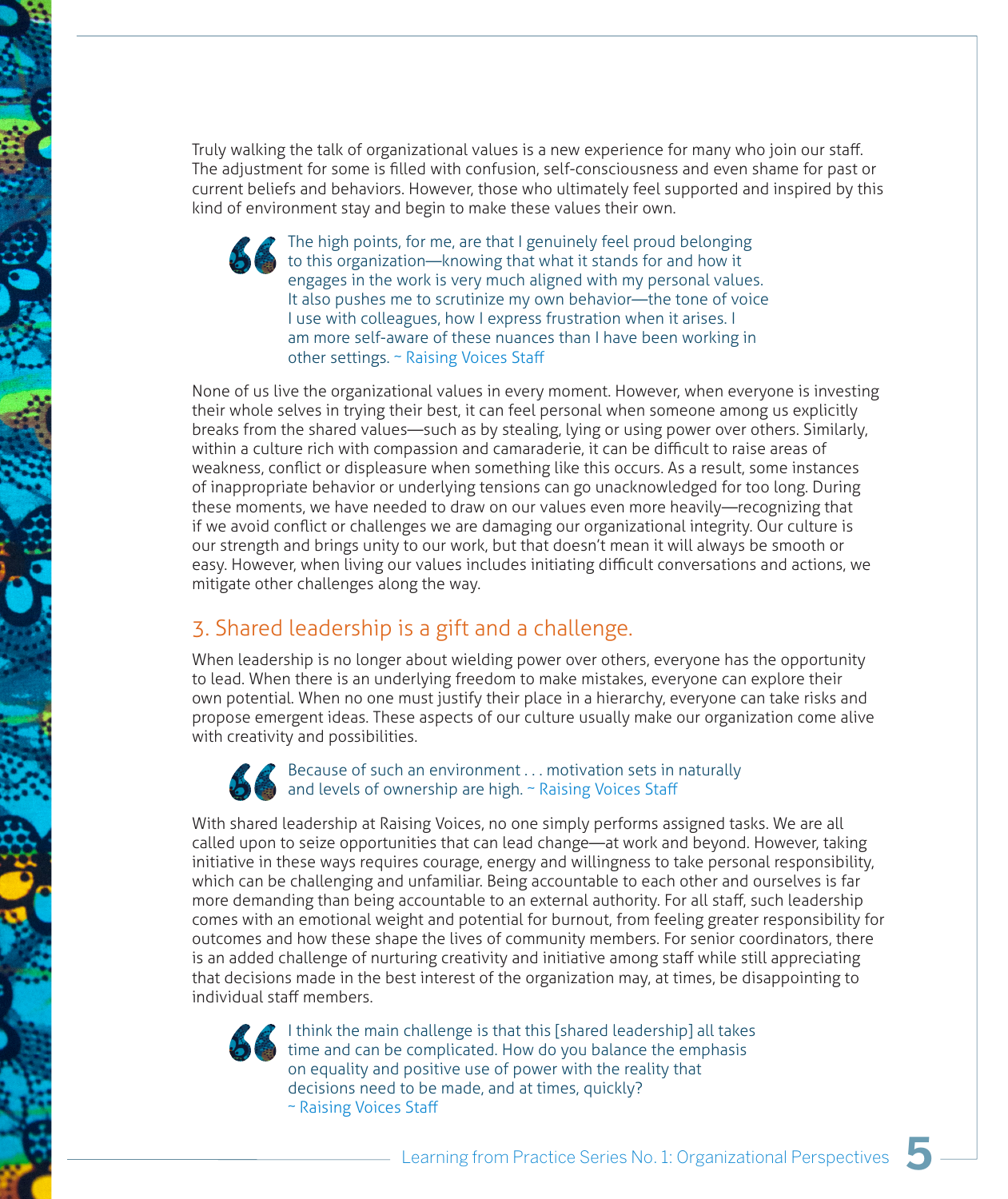It is an empowering yet challenging way to work. Feeling the trust and belief others have vested in you comes with moments when some of us doubt our capacity, yet with collective accountability we then turn toward each other to be reminded of what's possible.

### 4. Innovation is required to sustain our culture throughout organizational growth and transition.

When Raising Voices was younger and less known, we had more time to nurture organizational culture. We could hold five-day retreats and spend hours in one-on-one mentorship. The relationships that resulted were invaluable and gave us the momentum and strength to do bold work. As our organization grows, it becomes more difficult to find the time for deepening relationships, for pausing and connecting, for keeping the spirit of our work alive.

We can't sustain culture on old passions; it's a fire that needs to be regularly stoked. Whenever we decide to just get on with the work, we quickly see that if we don't invest in aligning our culture, then people don't really 'get' the organization, things start feeling 'off', and the work ultimately suffers. ~ Raising Voices Staff

As a result, we are now looking to bring innovation not only to our programs but also to how we evolve our culture—developing ways to sustain organizational culture throughout growth, while still enjoying the momentum that comes with size and experience. At Raising Voices, while diverse staff had played a meaningful role in developing our organizational culture, it was for long the role of the directors to oversee its evolution. This is no longer helpful or feasible, which means new team members are now not only maintaining culture but also creating it. The next challenge is in how to embrace the shifts that will come from such diversified leadership, while ensuring core elements of our culture remain.

#### What I like is the way we are all connected . . . At Raising Voices we have a shared objective, and all of us become leaders. ~ Raising Voices Staff

We are learning that one aspect of maintaining culture through growth is recognizing how it shapes not only behavior but also identity. It defines *how* we do our work as much as *who* we become as an organization. Standing together to uphold the integrity of our identity can foster shared power and organizational stewardship, while creating more flexibility in how we embody that identity over time.

# **Action**

Over the years, we have learned that our organizational culture is an essential aspect of our work at Raising Voices. In this way, it is evolving into a distinct practice of its own. Our experiences and discoveries have led to the following thoughts on what we can do as a nonprofit community:

**Be Vocal on Values:** As development becomes more of an industry, it is paramount that as social justice organizations we live the values we strive for in our programming, and become vocal in that regard. In doing so, we all have an important role to play in keeping development grounded in its social justice roots.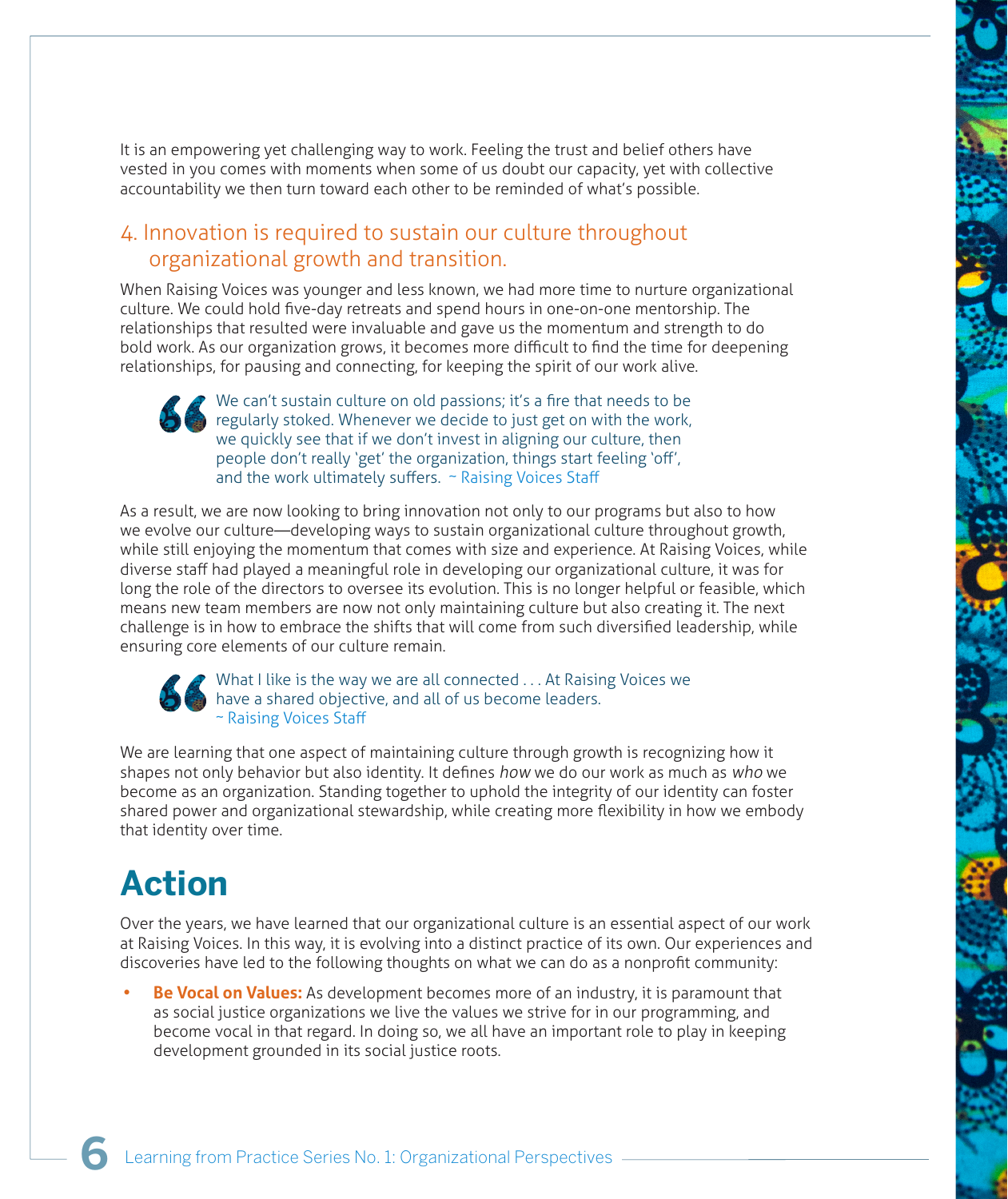- **Engage the Whole Person:** Through our recruitment and our cultures, we can model a balance of head and heart, skills and spirit—knowing that such a balance will bring our practice to new levels. Part of achieving this balance is making time in the workplace for the individual—for their personal reflection and personal growth—because, in the end, the work is only as good as the people leading the effort.
- **Accept Failure and Conflict:** Our individual and collective strength is magnified when we learn to fail without shame and confront conflict with grace. While failure and conflict can bring challenges, neither diminishes the integrity of the individual or the organization. Creating space for error in the workplace—without fear—will enable us all to innovate, to find our strength and to embrace shortcomings as the beginning of growth.
- **Lead with Our Actions:** The most influential form of leadership is leading with our own actions and making choices that set an example. It is the little things that matter and that people notice—small gestures that show respect and kindness, sharing responsibility for everyday tasks, not monopolizing the spotlight, encouraging others to take the lead. By being authentic and values-driven ourselves, we inspire the same in others.
- **Advocate for Organizational Culture as Essential Practice:** As more organizations create a culture for living the values of their work, and more organizations experience how this culture improves the quality of their work, we can together elevate it as a promising practice and give it the attention and dialogue it deserves. We can work to empirically demonstrate how organizational culture deepens social justice outcomes and also increases job satisfaction, staff retention, quality of work and more.



 $\overline{P}$  Being part of a vibrant, self-reflective and striving organization has given me strength and has sustained my own belief that good work should not be 'just work' but a manifestation of one's vision of how life ought to be. ~ Raising Voices Staff

#### **Want to get started?**

Invest in your own organizational culture. If it is ad hoc, begin the journey of making it deliberate, personally transformative, and supported by time, processes and resources, by doing some or all of the following:

- Reflect on your organization's culture. Then have a collective discussion session with all staff to see how they understand it.
- Reach out to groups who have a strong organizational culture. Talk to them about their successes and struggles. Learn from each other.
- Ask your funders to support internal processes that foster a deeper connection to social justice.
- Ask organizations you fund about their cultures—encouraging and supporting internal processes for strengthening them.